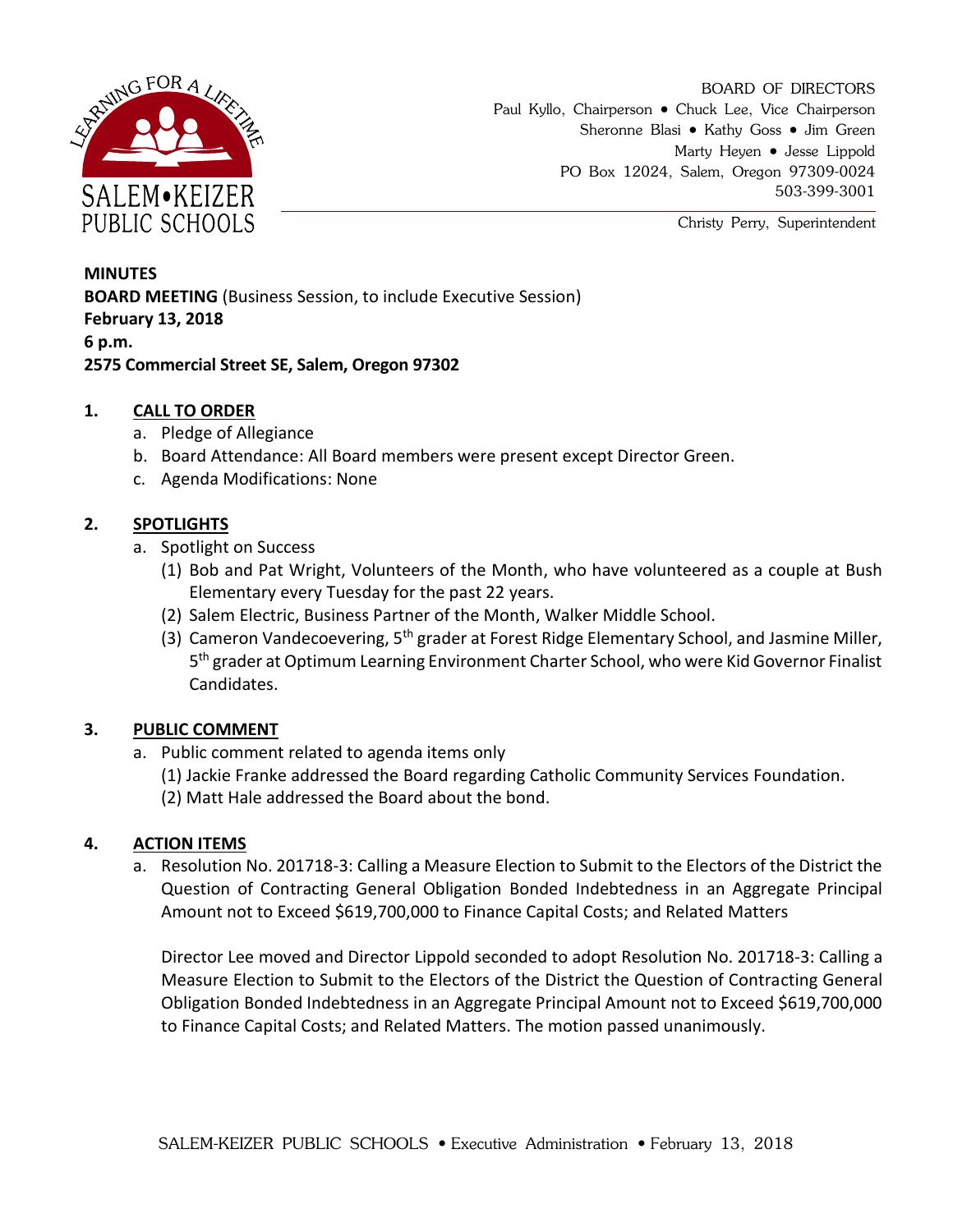#### **5. CONSENT CALENDAR**

- a. Appropriation of Grant Budgets
- b. Personnel Actions

Director Blasi moved and Director Heyen seconded to approve the Consent Calendar. The motion passed unanimously.

#### **6. READINGS**

a. Math Curriculum Adoption – First Reading

Assistant Superintendent Kelly Carlisle presented information regarding the district's recommended math curriculum adoption. He shared that changes in standards and assessments that have occurred necessitate a new math curriculum. He shared the review process for adopting new curriculum according to district policy. The Board asked a few clarifying question, which Mr. Carlisle and Sue Luthra, curriculum coordinator, addressed.

b. Catholic Community Services Foundation Tax Exemption Request – First Reading Chief Operations Officer Mike Wolfe presented the first reading of the Catholic Community Services Foundation's request for tax exemption.

#### **7. REPORTS**

- a. Monitoring Report: Executive Limitation 8 Financial Administration
	- Superintendent Perry reported on Executive Limitation 8 Financial Administration, giving a brief overview of a couple areas of non-compliance. She noted the auditors were pleased with our timeliness and organization around the materials we submitted. We do not have any material weakness, just a notation, but the district wants to be transparent about any findings and corrections. The Board accepted the report.
- b. Monitoring Report: Strategic Plan 3 Balanced Assessment System, Response to Intervention, Early Warning System

Director of Strategic Initiatives Linda Myers provided the Strategic Plan 3 report. She reviewed a balanced assessment system, which includes the main components of screening, diagnostics, progress monitoring, outcome assessments, and accountability. She also reviewed how data shows in an Early Warning System for At-Risk Students, which includes grades, attendance, test scores, discipline, and work habits.

c. Student Safety Report

Mike Wolfe, chief operations officer, introduced John Van Dreal, director of safety and risk. Mr. Van Dreal provided a report on student safety, including the district's threat assessment system, which helps with early identification and prevention of dangerous behaviors in five focus areas: violence directed at other people, suicide risk, student sexual misconduct, fire-setting behavior, and threats made by adults directed at staff or students.